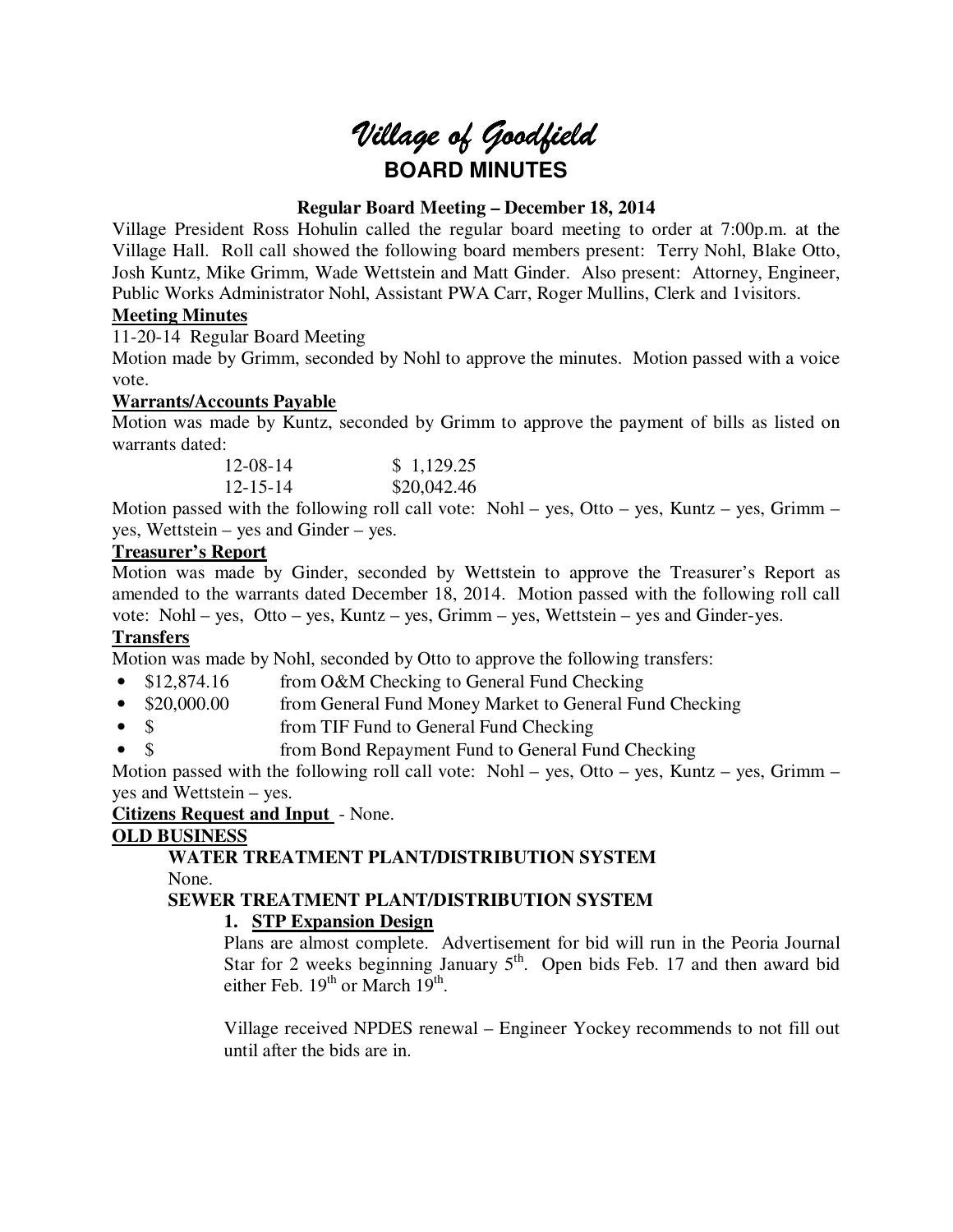### **2. Trunk Sewer Improvements – Clearing Brush**

Nothing discussed.

# **Payment of outstanding invoices upon request of Village Engineer**

None.

#### **Goodfield Business Park**

They did some tile work. Tiled water over farther to the west. He will get prints to Josh. Engineer stated we need at least as-built drawings and 100 year flood plan.

### **Storm Siren**

Josh talked to Chris and almost all of the components are in.

## **Appointments**

No appointments.

### **Consolidated Election – April 7, 2015**

Filing dates are December 15-December 22, 2014.

## **Possible acquisition of decommissioned Ameren Substation**

The Village received a letter from Clay Frankenreiter, Ameren real estate, saying they have reviewed the Village's offer of \$2,000 for the Goodfield Substation property and that Ameren has accepted the offer. Ameren will order the environmental assessment and then share the results with the Village.

#### **Suspend Meeting for Christmas Dinner**

Motion was made by Wettstein, seconded by Otto to suspend meeting for Christmas Dinner. Motion passed with a voice vote.

Motion was made by Grimm, seconded by Kuntz to reconvene meeting. Motion passed with a voice vote.

## **NEW BUSINESS**

## **Tax Levy Ordinance**

Motion was made by Grimm, seconded by Kuntz to approve Ordinance 14-12, an ordinance for the levy and assessment of taxes for the current fiscal year for the Village of Goodfield. Motion passed with the following roll call vote: Nohl – yes, Otto – yes, Kuntz – yes, Grimm – yes, Wettstein – yes and Ginder – yes.

#### **Trees at the Park**

PWA Nohl met with Derek Schrock at the park. Trees will be planted today and tomorrow.

#### **Ordinance Violation**

Nothing discussed.

## **IRWA Conference February 17-19**

Motion was made by Kuntz, seconded by Ginder to approve Josh and Mike attending the IRWA Conference. Motion passed with the following roll call vote: Nohl – yes, Otto – yes, Kuntz – yes, Grimm – yes, Wettstein – yes and Ginder – yes.

#### **Executive Session – 2(c-11) under the Open Meetings Act to discuss threatened litigation**

Motion was made by Kuntz, seconded by Nohl to go into Executive Session to discuss threatened litigation. Motion passed with the following roll call vote: Nohl – yes, Otto – yes, Kuntz – yes, Grimm – yes, Wettstein – yes and Ginder – yes.